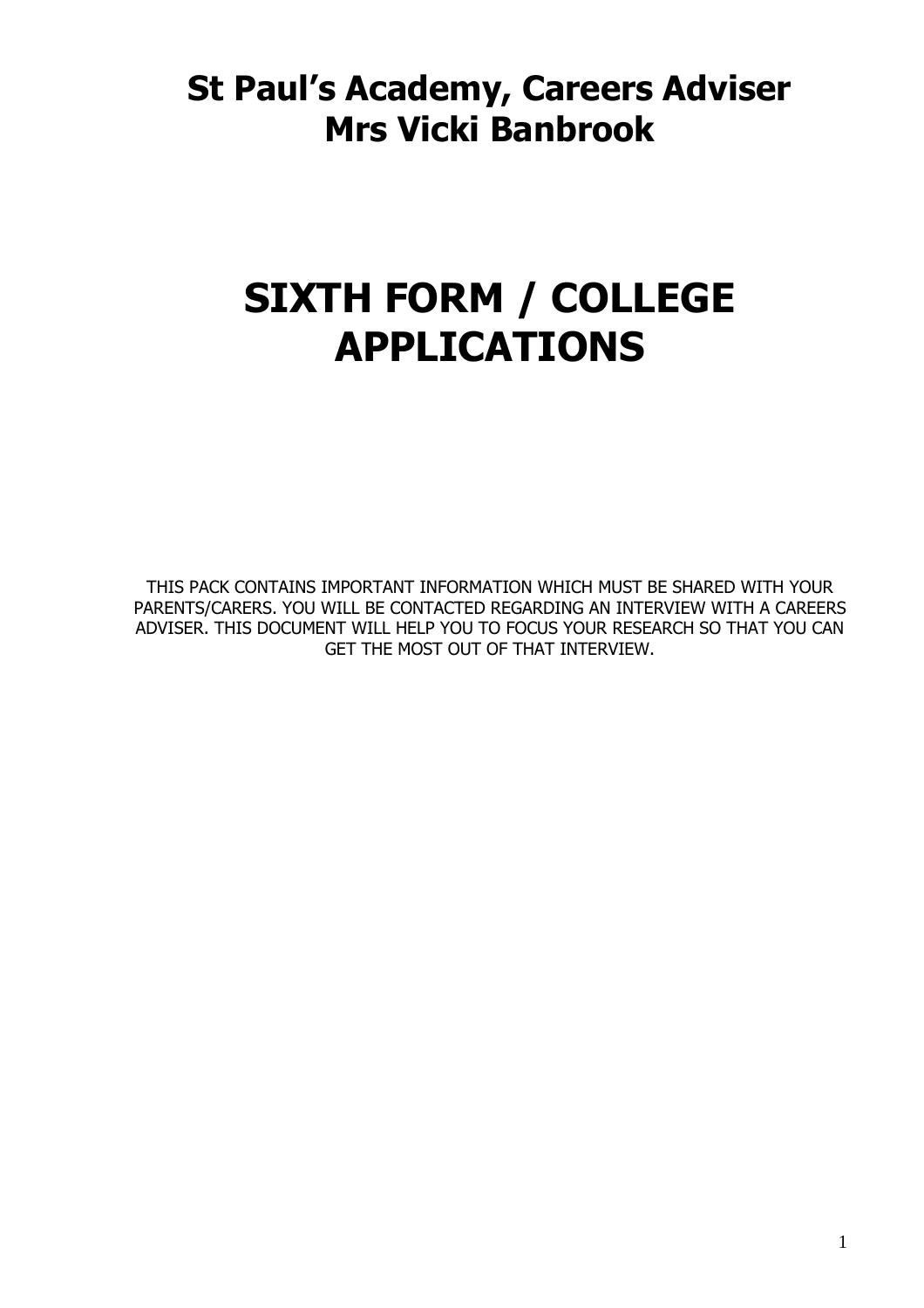This guide is to help you with your choice of college/6th form and your choice of qualification/subject, it is very important that you start to research this at the beginning of the autumn term of year 11.

You will also see a Careers Adviser and you can then discuss your choices of course, institution and career but this may be after some of the college/6th form open days as they can be as early as the third week of the autumn term - so it is vital that you start the research early.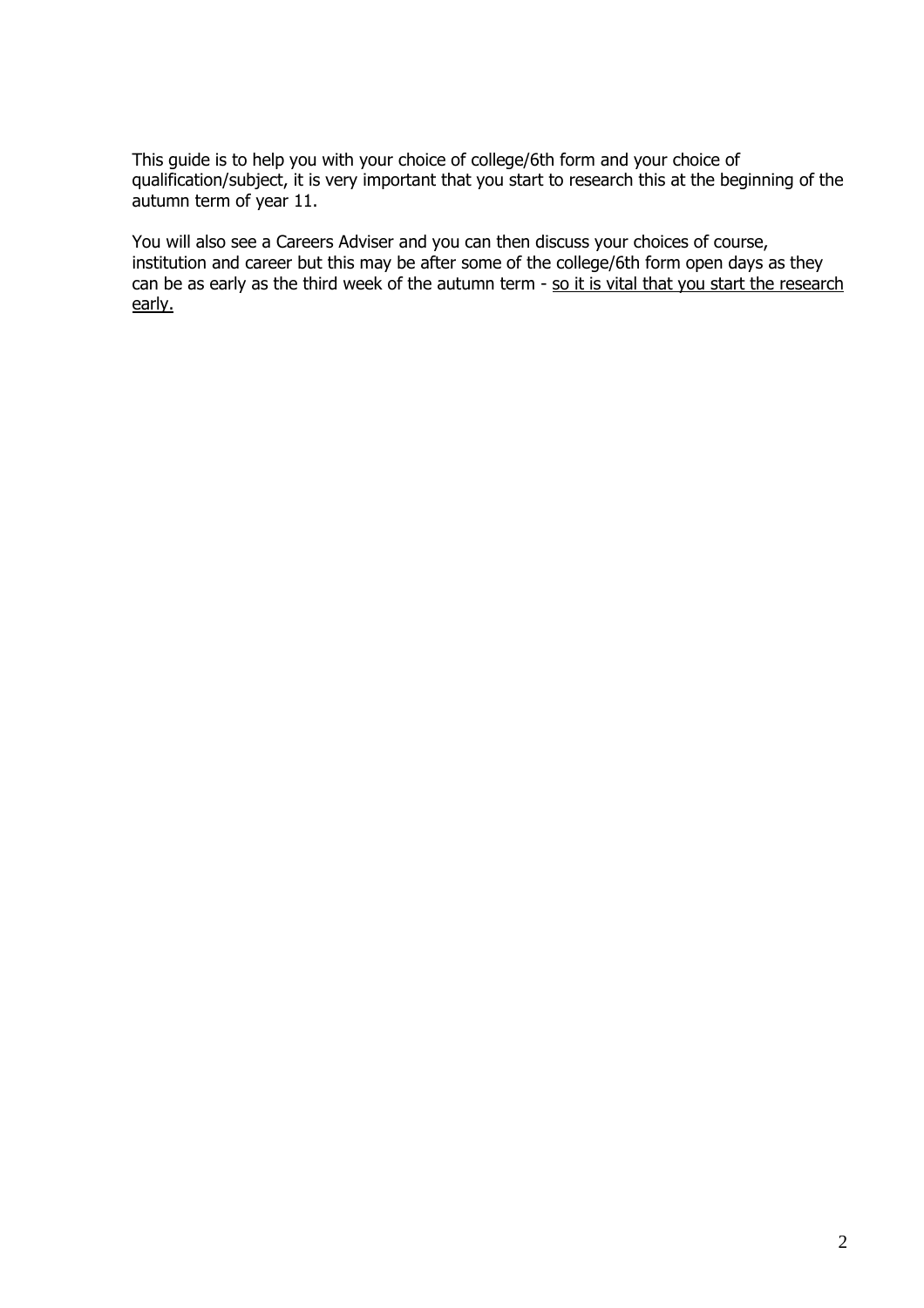# **Which course to take after Year 11**

Think about which level of course is right for you to take next year

### *Level 3 Courses – 2 years*

If you are predicted to achieve GCSEs grades 9-5/4 including English language & maths (this is a minimum, always check the requirements of the school/college you want to apply to) then here are some of the courses you can apply for:

**A Levels** (at least 5 GCSEs grades 9-5 but often more, usually to include maths and English language required)

You will usually study 3 or sometimes 4 A level subjects. There are a wide variety of subjects. Usually lots of theory and also lots of exams at the end of the two years.

**International Baccalaureate Diploma (IB)** (high grade GCSEs required, usually at least grades 9-6)

You will study 6 subjects (an English, a maths, a language, a science, a humanities/social science, and an arts/more practical subject) 3 subjects at a higher level and 3 subjects at standard level. You will also have to study the theory of knowledge, complete an extended essay and get involved in further activities called CAS creativity, activity, service which could be voluntary work, involvement in a sport, a performing art etc.

**BTEC Level 3 Extended Diploma** (usually 4/5 GCSEs grades 9-5/4 often including maths and English language required)

This course is equal to 3 A levels. It is vocational / work related i.e. sport, childcare, health & social care, hospitality, animal care etc. You will be assessed throughout the course and there will be some exams. It is for students who have an idea of their future career area, for example, you want to work with children or in sport.

Please note –

The BTEC Level 3 Diploma is equivalent to 2 A levels.

The BTEC Level 3 Foundation Diploma is equivalent to 1.5 A levels.

The BTEC Level 3 Subsidiary Diploma is equivalent to 1 A level.

The BTEC Level 3 Extended Certificate is equivalent to 1 A level.

The BTEC Level 3 Certificate is equivalent to 0.5 A levels.

Note - It is sometimes possible to study a mixture of A levels and BTECs. Aim to have an overall equivalent of 3 A levels or more.

**T Levels or Technical Levels** (some became available in September 2020, more will be introduced over the next few years)

These are new Level 3 courses. They are vocational / work related qualifications in career areas such as Accounting, law and finance, Business and administration, Hair and beauty. They are equivalent to 3 A levels. The majority will be college classroom based including a work placement of 45 days.

**With any of the above level 3 courses you can apply to University. To find out more about university go to [www.ucas.com.](http://www.ucas.com/) Or you could seek employment or a higher level or degree apprenticeship, or a place on a school leaver programme.**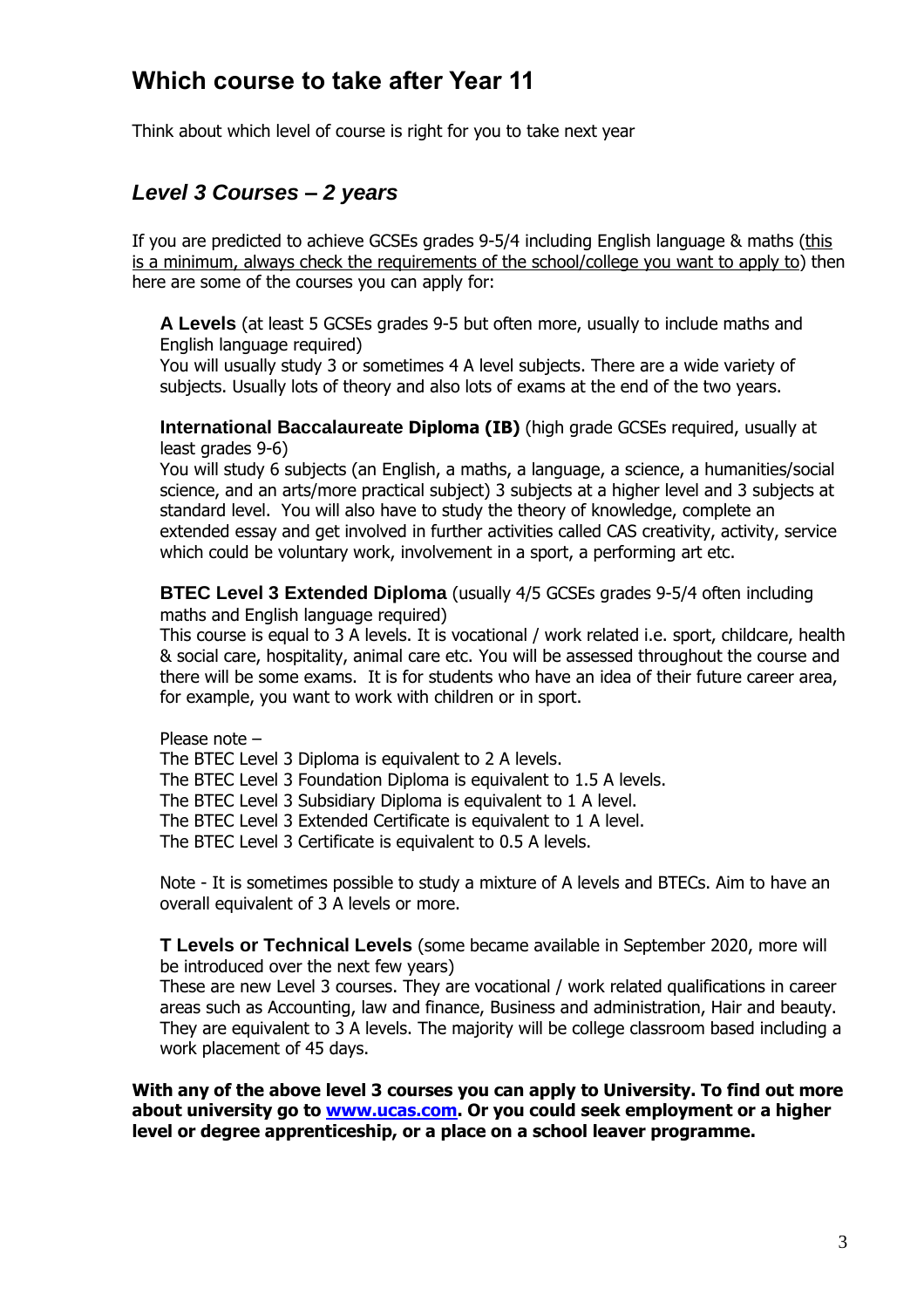### *Level 2 Courses – 1 year*

If you are predicted to get less than 4/5 GCSEs 9-5/4 grades in your GCSEs (let's imagine you achieve mainly grade 3s) then here are some of the courses you can apply for:

### **BTEC Level 2 Diploma**

This course is equal to 4/5 GCSEs 9-5/4 grades and is marked Pass, Merit or Distinction. Students can progress from this course on to a level 3 course (often a BTEC level 3 course but see page 3 for the different types of level 3 courses that may be available) if you obtain a Merit or Distinction. You will be assessed throughout the course.

It is for students who have an idea of their future career area, for example, a student wants to work in business or in engineering, and there are many other areas. Look at college/sixth form prospectuses to get the full range.

### **GCSE Resits**

There are just a few colleges where you can commence a one year GCSE retake year, normally a student can retake 4-5 GCSEs. They usually require you to obtain grade 3s at the end of Year 11.

**If you are unsure if you will achieve 5 GCSEs 9-5/4 grades then you should apply for some level 2 and some level 3 courses.**

### *Level 1 courses – 1 year*

If you are predicted to get mainly 3-1 grades in your GCSEs then here is one of the courses you can apply for:

### **BTEC Level 1 Diploma**

From this course you can go onto the BTEC Level 2 Diploma (as above). It is for students who have an idea of their future career for example working with animals or hairdressing; you will be assessed throughout the course.

#### **Note – Some Colleges also offer Entry Level courses for those students that may need additional support.**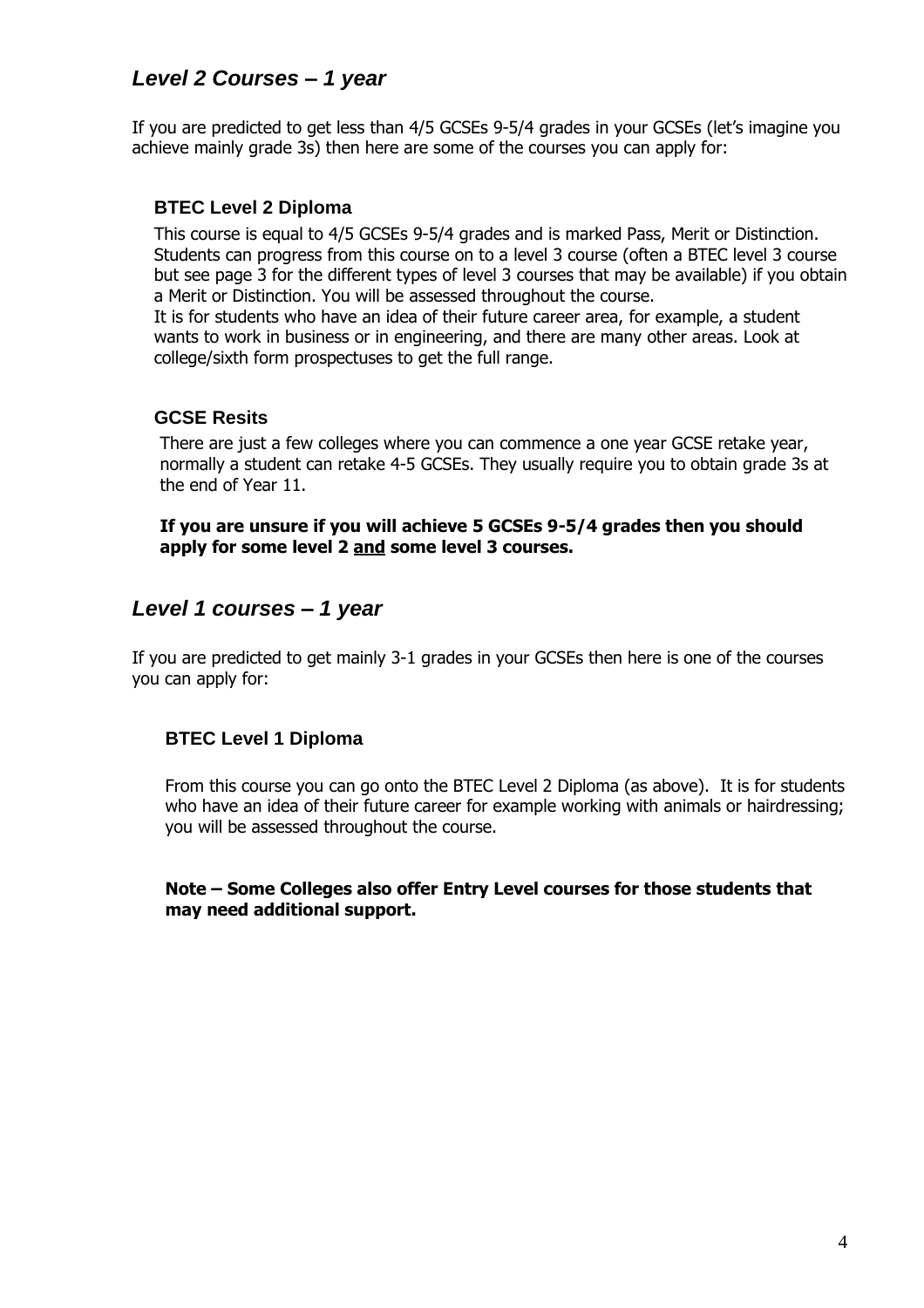# **Choosing Which Subject/s To Take**

A good starting point is to consider which future career interests you. Always think about your interests, skills, personal qualities, abilities and values and try to match these to each career that you research, is it a good match? If you research into any career either at your school careers library or online you may find that there are some preferred or essential courses/subjects needed for that career, for example Chemistry and Biology for Medicine, Maths and possibly Physics for Engineering, a Child Care course for Nursery Work or a Hairdressing course to work as a Hairdresser.

If you are not sure what course/career you want there is a website that has a careers quiz to give job ideas: [https://nationalcareers.service.gov.uk](https://nationalcareers.service.gov.uk/) use the 'skills health check' section. Or you can use [www.eclips-online.co.uk](http://www.eclips-online.co.uk/) log in for St Paul's Academy students is SE2 9PX and use the 'careers wizard' quiz.

If you are unsure about a future career and prefer to keep your career options open you could choose a mixture of subjects that you enjoy and are good at, look at A levels and choose 3/4 subjects or study for the IB where you will study 6 subjects and other core elements.

Just remember it's important to take qualifications linked to the career if you do have any ideas i.e. science qualifications for a science based career. Art careers may require a qualification in art/design or something similar, but may also require a portfolio (a folder with your creative work).

Taking your future career into consideration should help you determine whether you want to take:

 a course where you would study several subjects (this could be A levels, or the International Baccalaureate)

#### **OR**

 a vocational course e.g. a BTEC or a T Level in a specific career area like child care, health, catering, animal care, hair & beauty etc - usually meaning that you are interested in that career path

Sometimes the career path you want to follow will list qualifications at degree level for example for a career as an doctor you would usually need a degree in medicine, in this case look at those degrees using the UCAS website [www.ucas.com](http://www.ucas.com/) and research into the entry qualifications which are needed to take the recommended degree. This should result in a narrower list of level 3 qualifications which are required in order to take that degree.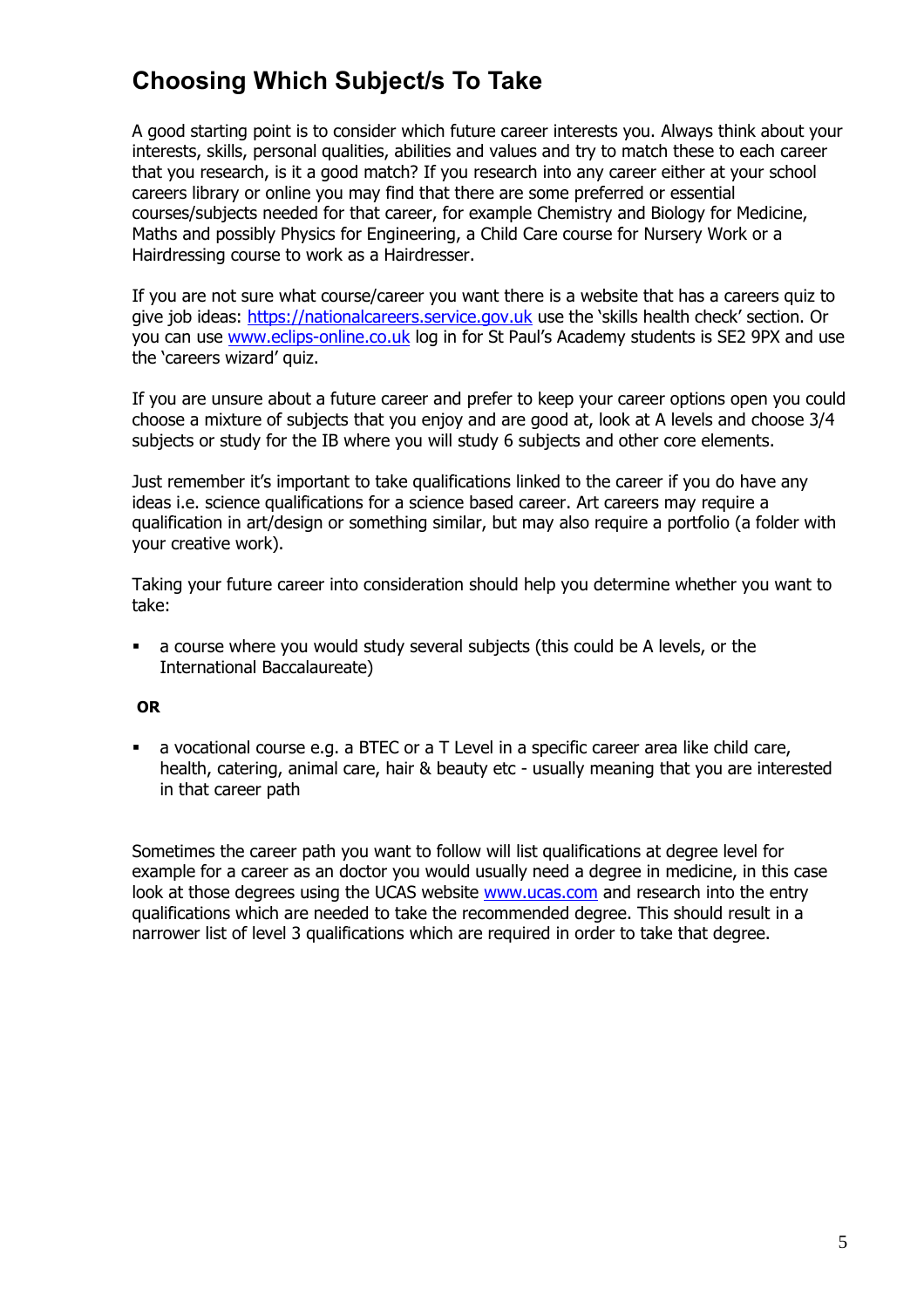# **National Qualifications Framework (comparing qualifications)**

This educational table has been included to show that certain qualifications are on a similar level to others.

| <b>LEVEL</b>       | <b>GENERAL</b><br><b>QUALIFICATIONS</b>                                                         | <b>VOCATIONALLY-</b><br><b>RELATED</b><br><b>QUALIFICATIONS</b>                                                                                         | <b>OCCUPATIONAL</b><br><b>QUALIFICATIONS</b>                                |
|--------------------|-------------------------------------------------------------------------------------------------|---------------------------------------------------------------------------------------------------------------------------------------------------------|-----------------------------------------------------------------------------|
|                    | <b>Attainment in a</b><br>subject                                                               | <b>Attainment in a</b><br>vocational<br>area                                                                                                            | <b>Competence in</b><br>the<br>workplace                                    |
| Level 4/5/6        | Courses in Higher<br>Education such as<br>HND/ Foundation<br>Degree/ Degree -<br>Non Vocational | Courses in Higher Education<br>such as HND/ Foundation<br>Degree/ Degree - vocational                                                                   | NVQ 4/5/6<br>Technical,<br>Management and<br>Professional                   |
| Level 3            | A Level<br><b>International</b><br>Baccalaureate                                                | BTEC Level 3:<br>Some examples =<br>Subsidiary (equiv. 1 A<br>Level),<br>Diploma (equiv. 2 A Levels)<br>Extended (equiv. 3 A levels)<br><b>T</b> Levels | NVQ <sub>3</sub><br>Advanced<br>Apprentice,<br>Technician and<br>Supervisor |
| Level <sub>2</sub> | 4-5 GCSEs 9-5/4<br>grades                                                                       | <b>BTEC Level 2</b>                                                                                                                                     | NVQ <sub>2</sub><br>Apprentice/<br>Crafts(wo)man                            |
| Level 1            | 4-5 GCSEs 3-1<br>grades                                                                         | <b>BTEC Level 1</b>                                                                                                                                     | NVQ 1<br>Basic Skills e.g.<br>packer, typist,<br>checkout operator          |
| Entry level        |                                                                                                 | Preparation for Level 1<br>Qualifications                                                                                                               |                                                                             |

**If you want to go on to a level 3 course you will normally need a minimum of 4/5 GCSEs including maths and English language at 9-5/4 grades**

**If you want to go on to a level 2 course you will usually need GCSEs at mainly grade 3**

**If you want to go on to a level 1 course you will usually need GCSEs grades 3 – 1 or pass a test and/or interview at the college**

**Entry Level qualifications are for those that need some extra preparation before entering Level 1**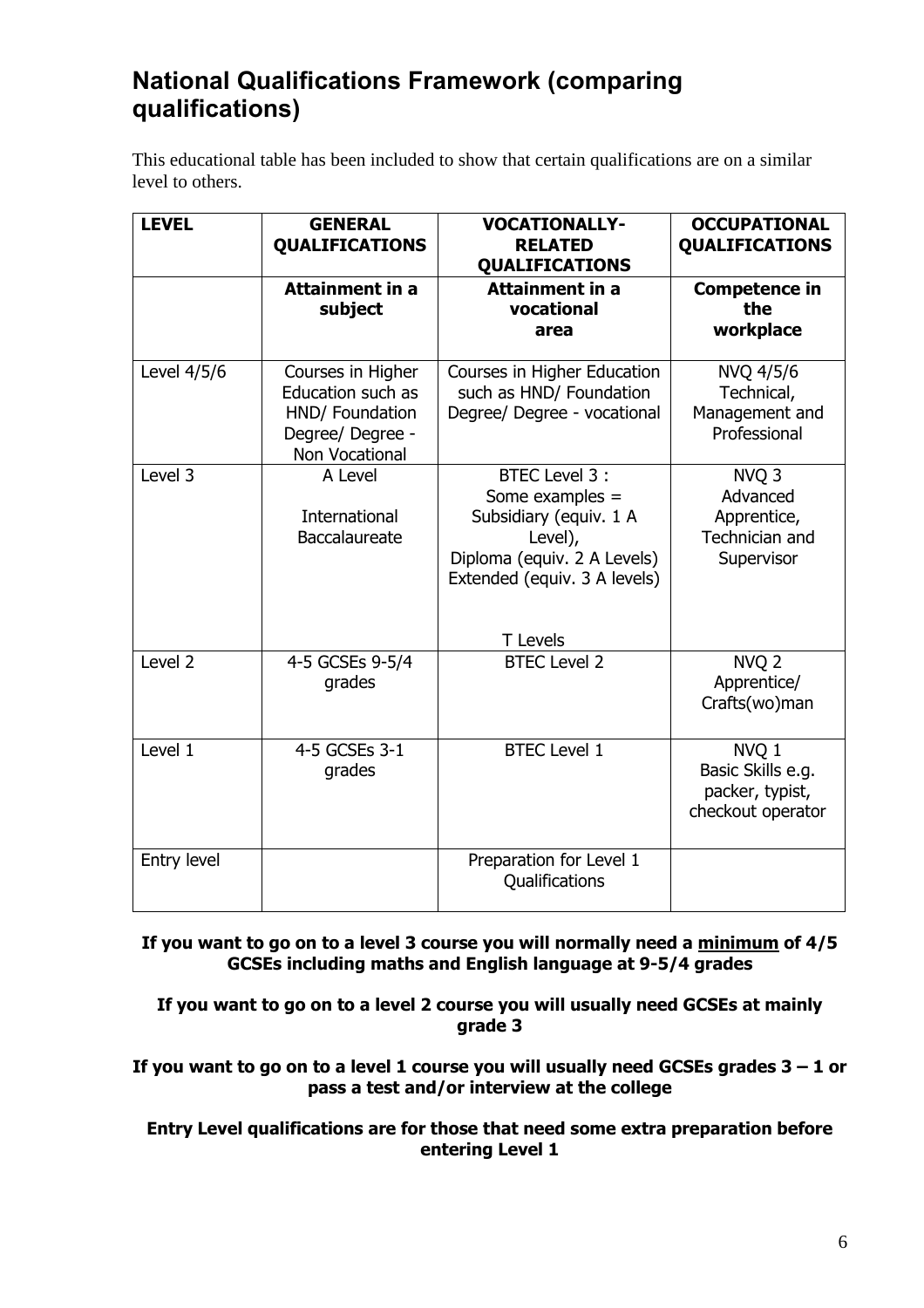## **Schools with Sixth Forms/Sixth Form Colleges/Further Education (FE) Colleges - How to narrow your list**

It is usually a good idea to make notes about the different schools/colleges you are looking at. You may find the "Research Tips" included in this document helpful. Keep a record of all of the places you look at, it will help you to compare schools/colleges later. It is sometimes difficult to remember what you liked about different places after a few months. Further on in this document there are lists of many possible institutions where you can continue your education after you complete year 11.

### *Criteria to Consider:*

Different types of Post 16 institutions

School 6th forms- schools which have students from 11-18 years (all schools with a  $6<sup>th</sup>$ Form e.g. Thomas Tallis, Woolwich Poly)

 Sixth Form College/Post 16 Campus – have students mainly 16-19 years (e.g. Shooters Hill, Christ the King)

 FE Colleges- may have all age students 16-60 years! (e.g. Greenwich Community College, North Kent College)

#### Ease of Access

Check where it is (if you are unsure look at Transport for London web site and an A-Z Map). Don't forget you will be making this journey regularly in all weathers and will need to be punctual. If you apply to schools/colleges some distance from your home check their selection policy to make sure you do not live too far away. This is more often the case with some schools rather than FE colleges.

### School Type

For example a Church school (where you may be asked to complete a church attendance information form which would need to be signed by your priest) OR a grammar school. If possible try to apply for a variety of schools.

Qualifications Taught

Does the institution provide the qualifications that you want? There may be restrictions in the combinations of A levels or they may or may not offer the International Baccalaureate or Vocational Qualifications.

### Past Results

A table of a summary of results in each borough are usually available online via the borough's government site (i.e. [www.royalgr](http://www.royalg/)eenwich.gov.uk) try searching for post 16 performance tables or post 16 league tables. Performance tables are published yearly by the Times, BBC, Telegraph and other organisations, the recent versions will be available by using an appropriate search for example "A level performance tables 2020". For league tables per borough or county you can also use [www.compare-school-performance](http://www.compare-school-performance-service.gov.uk/compare-schools)[service.gov.uk/compare-schools](http://www.compare-school-performance-service.gov.uk/compare-schools) then click on 16 to 18 performance and search for results per local authority e.g. Greenwich or per county e.g. Kent. You may need to contact the school/college directly for results particular to a subject e.g. How did the students achieve in Maths A level?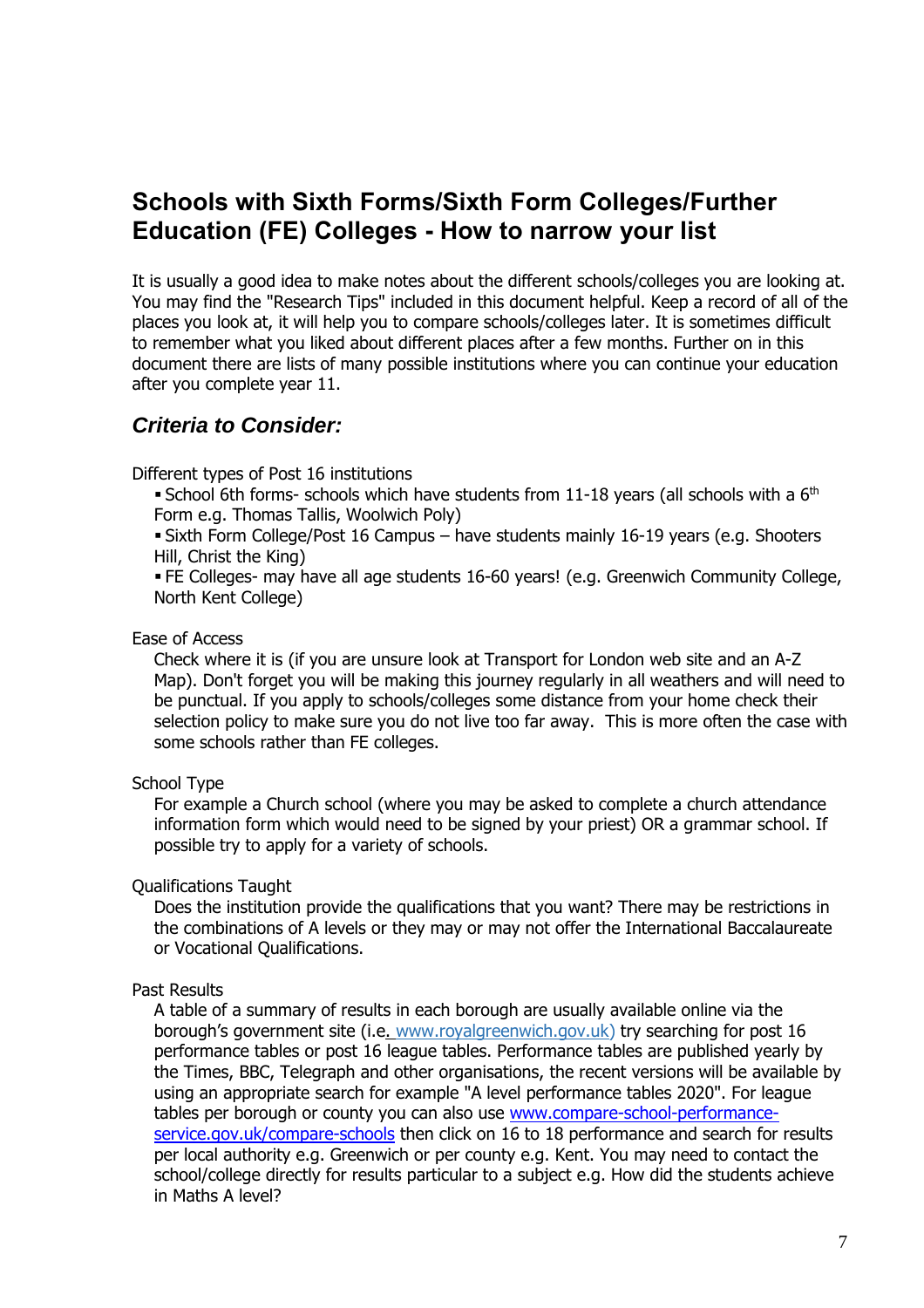#### In Depth Research

When you have made a list of all the institutions you want to research look at their web sites (some addresses are listed in this booklet if not google them), most places now have online prospectuses, if not check the careers library or email them (many email addresses are listed in this booklet if not google them) and ask for a paper prospectus to be sent to your home.

#### Visits

It is your/your parent's responsibility to check the dates of the open evenings/days, each institution will have a different date. Think of any questions you may need to be answered.

#### Applications

It is your/your parent's responsibility to check the closing dates for college/sixth form applications and apply in good time, each institution will have its own individual closing date. It is always best to apply for several schools/colleges. Make sure that the institutions and courses you apply to cover the range of possible results that you may achieve as you cannot be certain of the result i.e. you may hope to achieve 9-6 grades so you may have applied to a few schools/courses asking for 9-6 grades, but also you should have applied to some asking just for all 6s and also to some asking for lower grades than 6s as everyone needs a back up.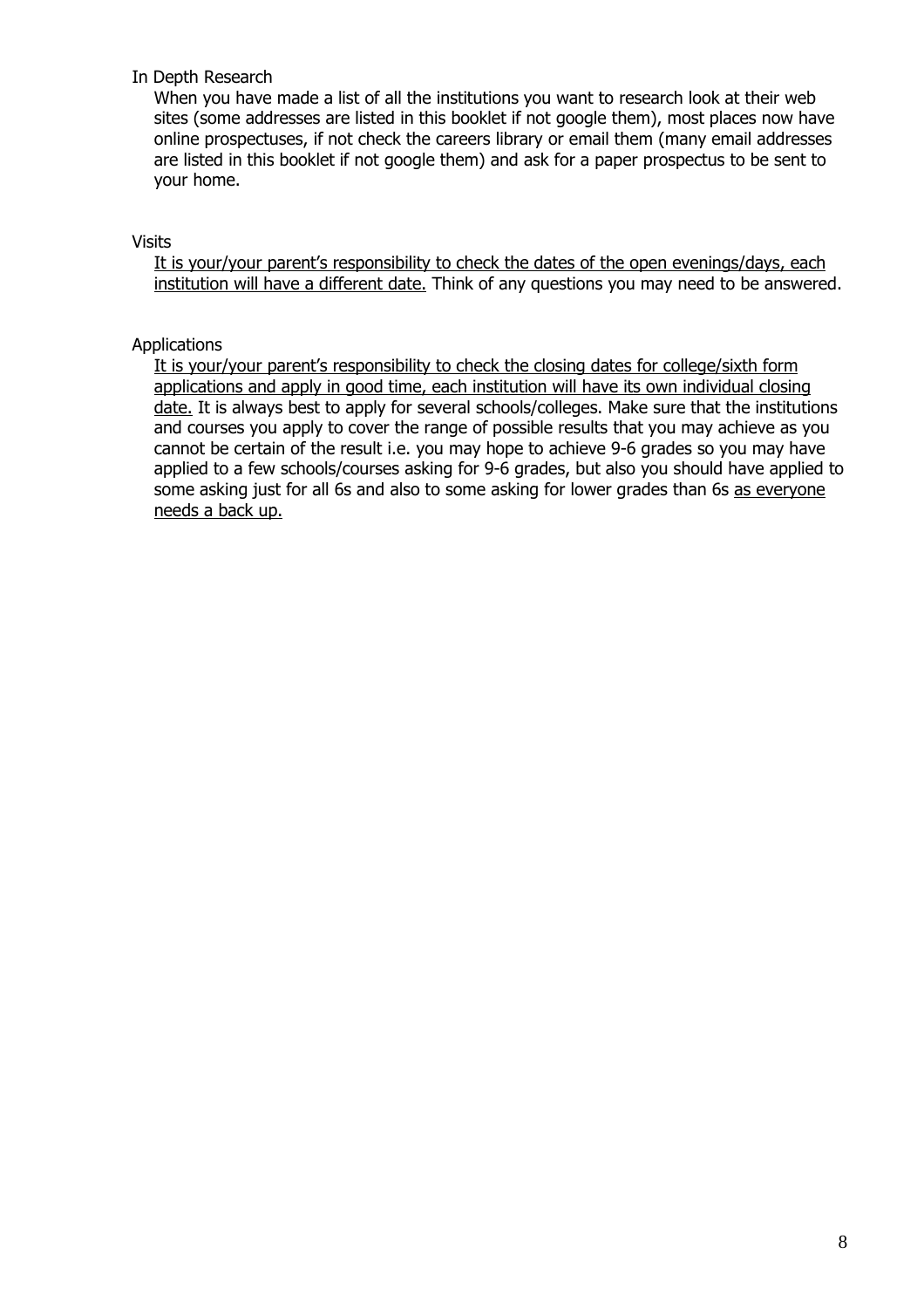**Just SOME of the schools/colleges you could look at when researching (arranged by borough/county, e.g. Greenwich, Bexley etc). These include institutions that students from St Paul's Academy have gone to in the past, but there are many more that you could consider.**

#### **It is Your/Your Parent's responsibility to check with each school/college in September for the date of their open day/evening and their closing dates for applications.**

Borough websites (under education) give links to 6<sup>th</sup> forms and colleges in their area and often have a Post 16 brochure on line.

Care was taken to ensure the following information was correct at the time of printing but please do double check any information that is particularly important to you.

| <b>Type</b>                     | в            | Local<br><b>Authority</b><br><b>Name</b> | <b>Name</b>                                                       | <b>Contact</b><br><b>Number</b>                 | <b>Email</b>                                                             | <b>Website address</b>                                  |
|---------------------------------|--------------|------------------------------------------|-------------------------------------------------------------------|-------------------------------------------------|--------------------------------------------------------------------------|---------------------------------------------------------|
| Sixth<br>Form                   |              | Bexley                                   | <b>Beths Grammar School</b>                                       | 01322 556538                                    | admin@beths.bexley.sch.<br><u>uk</u>                                     | www.beths.bexley.sch.uk                                 |
| Further<br>Education<br>College |              | Bexley                                   | Bexley College (LSEC)                                             | 0203 954 4000                                   | studenthub@lsec.ac.uk                                                    | www.lsec.ac.uk                                          |
| Sixth<br>Form                   | $\mathbf{v}$ | Bexley                                   | <b>Bexley Grammar School</b>                                      | 020 8304 8538                                   | enquiries@bexleygs.co.uk                                                 | www.bexleygs.co.uk                                      |
| Sixth<br>Form                   |              | Bexley                                   | Bexley Partnership 6 <sup>th</sup> (Trinity &<br>Welling Schools) | $T = 01322$<br>441371<br>$W = 020 8304$<br>8531 | reception@trinity.bexley.s<br>ch.uk<br>office@wellingschool-<br>tkat.org | www.trinity.bexley.sch.uk<br>www.wellingschool-tkat.org |
| Sixth<br>Form                   |              | Bexley                                   | Bexleyheath Academy                                               | 020 8303 5696                                   | info@bexleyheathacadem<br>y.org                                          | www.bexleyheathacademy.or<br>g                          |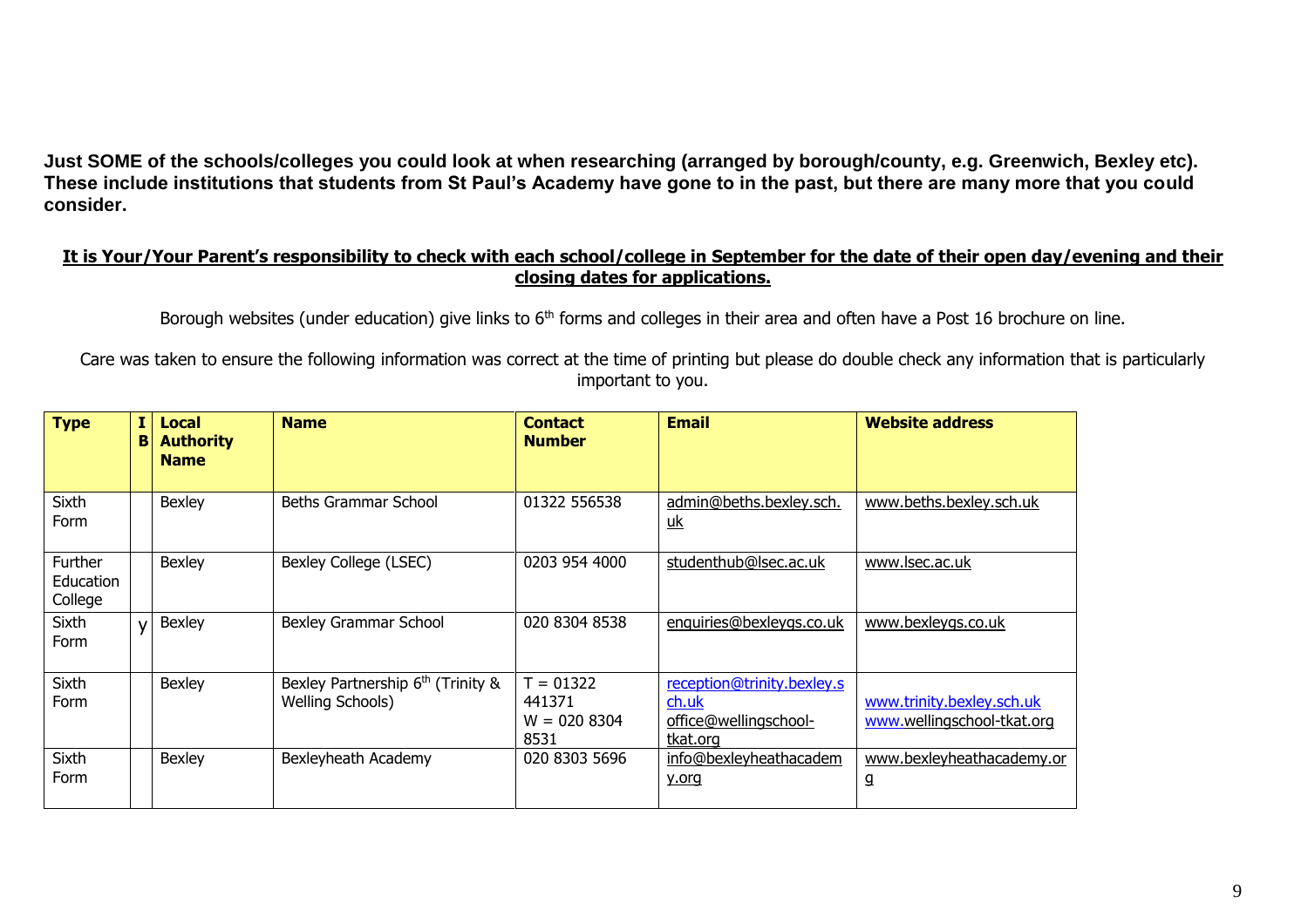| <b>Type</b>                     | 1<br>в | <b>Local</b><br><b>Authority</b><br><b>Name</b> | <b>Name</b>                                 | <b>Contact</b><br><b>Number</b> | <b>Email</b>                              | <b>Website address</b>                        |
|---------------------------------|--------|-------------------------------------------------|---------------------------------------------|---------------------------------|-------------------------------------------|-----------------------------------------------|
| Sixth<br>Form                   |        | Bexley                                          | <b>Blackfen School for Girls</b>            | 020 8303 1887                   | admin@blackfen.bexley.sc<br>h.uk          | www.blackfenschoolforgirls.c<br>o.uk          |
| Sixth<br>Form                   |        | Bexley                                          | Chislehurst & Sidcup Grammar<br>School      | 020 8302 6511                   | enquiries@csgrammar.co<br>$\underline{m}$ | www.csgrammar.com                             |
| Sixth<br>Form                   |        | <b>Bexley</b>                                   | Christ the King - St Mary's                 | 020 8309 4760                   | stmarys@ctksfc.ac.uk                      | www.ctkstmarys.ac.uk                          |
| Sixth<br>Form                   |        | Bexley                                          | Cleeve Park School                          | 020 8302 6418                   | enquires@cleevepark-<br>tkat.org          | www.cleevepark-tkat.org                       |
| Sixth<br>Form                   |        | Bexley                                          | Harris Academy Falconwood                   | 020 8304 4916                   | info@harrisfalconwood.or<br>g.uk          | www.harrisfalconwood.org.u<br>$\underline{k}$ |
| Sixth<br>Form                   |        | Bexley                                          | Harris Garrard Academy                      | 020 8320 4800                   | info@harrisgarrard.org.uk                 | www.harrisgarrard.org.uk                      |
| Sixth<br>Form                   |        | Bexley                                          | King Henry School                           | 01322 348231                    | info@kinghenry.org.uk                     | www.kinghenry.org.uk                          |
| Sixth<br>Form                   |        | <b>Bexley</b>                                   | Townley Grammar School for<br>Girls         | 020 8304 8311                   | admin@townleygrammar.<br>org.uk           | www.townleygrammar.org.uk                     |
| Sixth<br>Form                   |        | <b>Bromley</b>                                  | <b>Bishop Justus CofE School</b>            | 020 8315 8130                   | admin@bishopjustus.bro<br>mley.sch.uk     | www.bishopjustus.bromley.s<br>$ch.$ uk        |
| Further<br>Education<br>College |        | <b>Bromley</b>                                  | <b>Bromley College (LSEC)</b>               | 0203 954 4000                   | studenthub@lsec.ac.uk                     | www.lsec.ac.uk                                |
| Sixth<br>Form                   |        | <b>Bromley</b>                                  | <b>Bromley High School</b><br>(Independent) | 020 8781 7000                   | bhs@bro.gdst.net                          | www.bromleyhigh.gdst.net                      |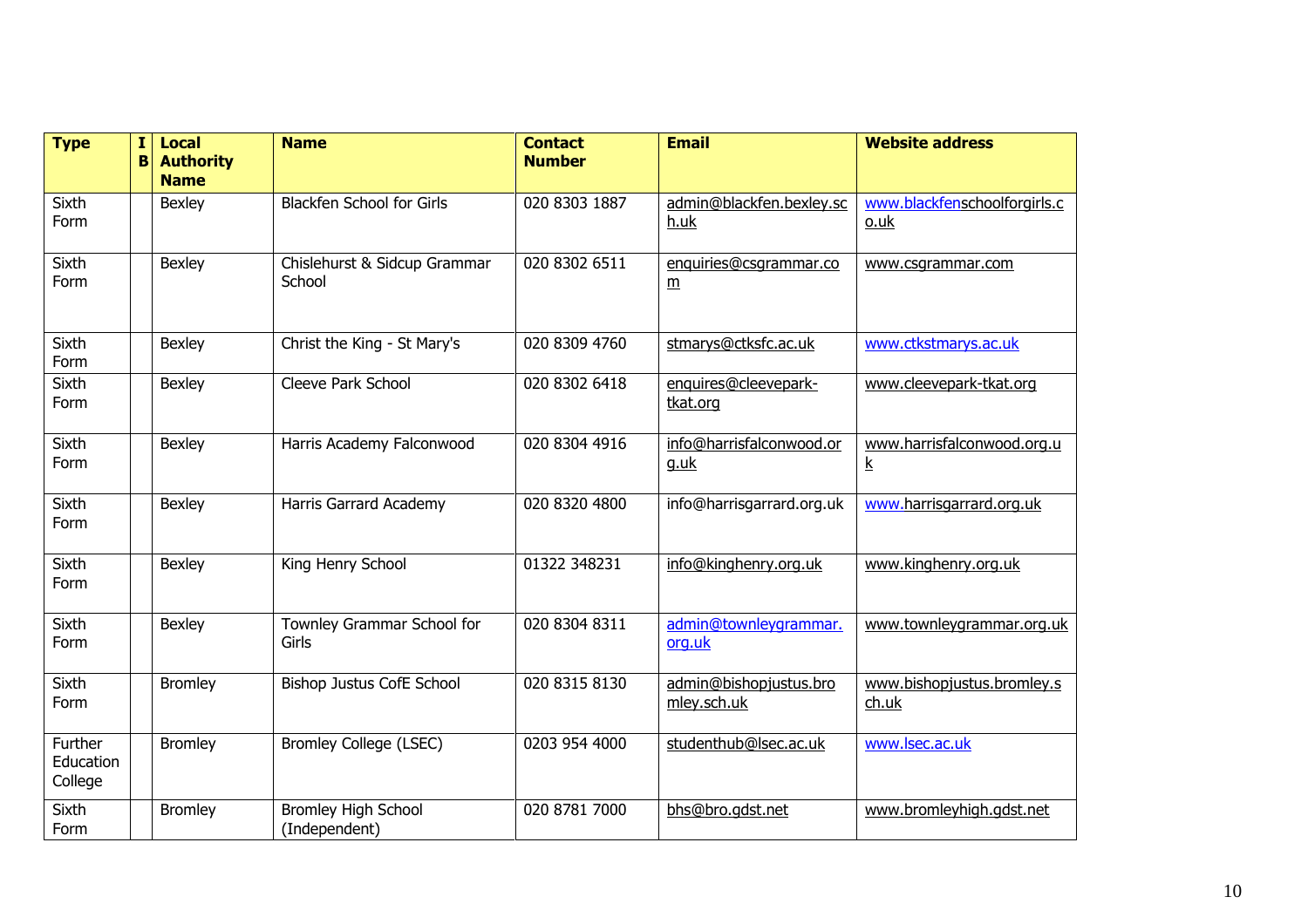| <b>Type</b>   | I <sub>1</sub><br>B | <b>Local</b><br><b>Authority</b><br><b>Name</b> | <b>Name</b>                                                  | <b>Contact</b><br><b>Number</b> | <b>Email</b>                                 | <b>Website address</b>                  |
|---------------|---------------------|-------------------------------------------------|--------------------------------------------------------------|---------------------------------|----------------------------------------------|-----------------------------------------|
| Sixth<br>Form |                     | <b>Bromley</b>                                  | <b>Bullers Wood Girls School</b><br>Bullers Wood Boys School | 020 8467 2280<br>020 8016 0710  | sixthform@bwsgirls.org<br>office@bwsboys.org | www.bwsgirls.org<br>www.bwsboys.org     |
| Sixth<br>Form |                     | <b>Bromley</b>                                  | Chislehurst School for Girls                                 | 020 8300 3156                   | office@chsfg.co.uk                           | www.chislehurstschoolforgirls<br>.co.uk |
| Sixth<br>Form |                     | <b>Bromley</b>                                  | Coopers School                                               | 020 8467 3263                   | adm@coopersschool.com                        | www.coopersschool.com                   |
| Sixth<br>Form |                     | <b>Bromley</b>                                  | Darrick Wood School                                          | 01689 850271                    | office@darrickwood.broml<br>ey.sch.uk        | www.darrickwood.bromley.sc<br>h.uk      |
| Sixth<br>Form |                     | <b>Bromley</b>                                  | Eltham College (Independent)                                 | 020 8857 1455                   | mail@eltham-<br>college.org.uk               | www.elthamcollege.london                |
| Sixth<br>Form |                     | <b>Bromley</b>                                  | Harris Academy Orpington                                     | 01689 819219                    | info@harrisorpington.org.<br><u>uk</u>       | www.harrisorpington.org.uk              |
| Sixth<br>Form |                     | <b>Bromley</b>                                  | Harris Girls' Academy Bromley                                | 020 8778 5917                   | info@harrisbromley.org.u<br>k                | www.harrisbromley.org.uk                |
| Sixth<br>Form |                     | <b>Bromley</b>                                  | Hayes School                                                 | 020 8462 2767                   | postmaster@hayes.broml<br>ey.sch.uk          | www.hayes.bromley.sch.uk                |
| Sixth<br>Form |                     | <b>Bromley</b>                                  | Langley Park Boys (mixed in 6th<br>form)                     | 020 8639 4700                   | office@lpsb.org.uk                           | www.lpsb.org.uk                         |
| Sixth<br>Form |                     | <b>Bromley</b>                                  | Langley Park Girls (mixed in 6th<br>form)                    | 020 8639 5200                   | info@lpgs.bromley.sch.uk                     | www.lpgs.bromley.sch.uk                 |
| Sixth<br>Form |                     | <b>Bromley</b>                                  | Newstead Wood School for Girls                               | 01689 853626                    | office@newsteadwood.co.<br><u>uk</u>         | www.newsteadwood.co.uk                  |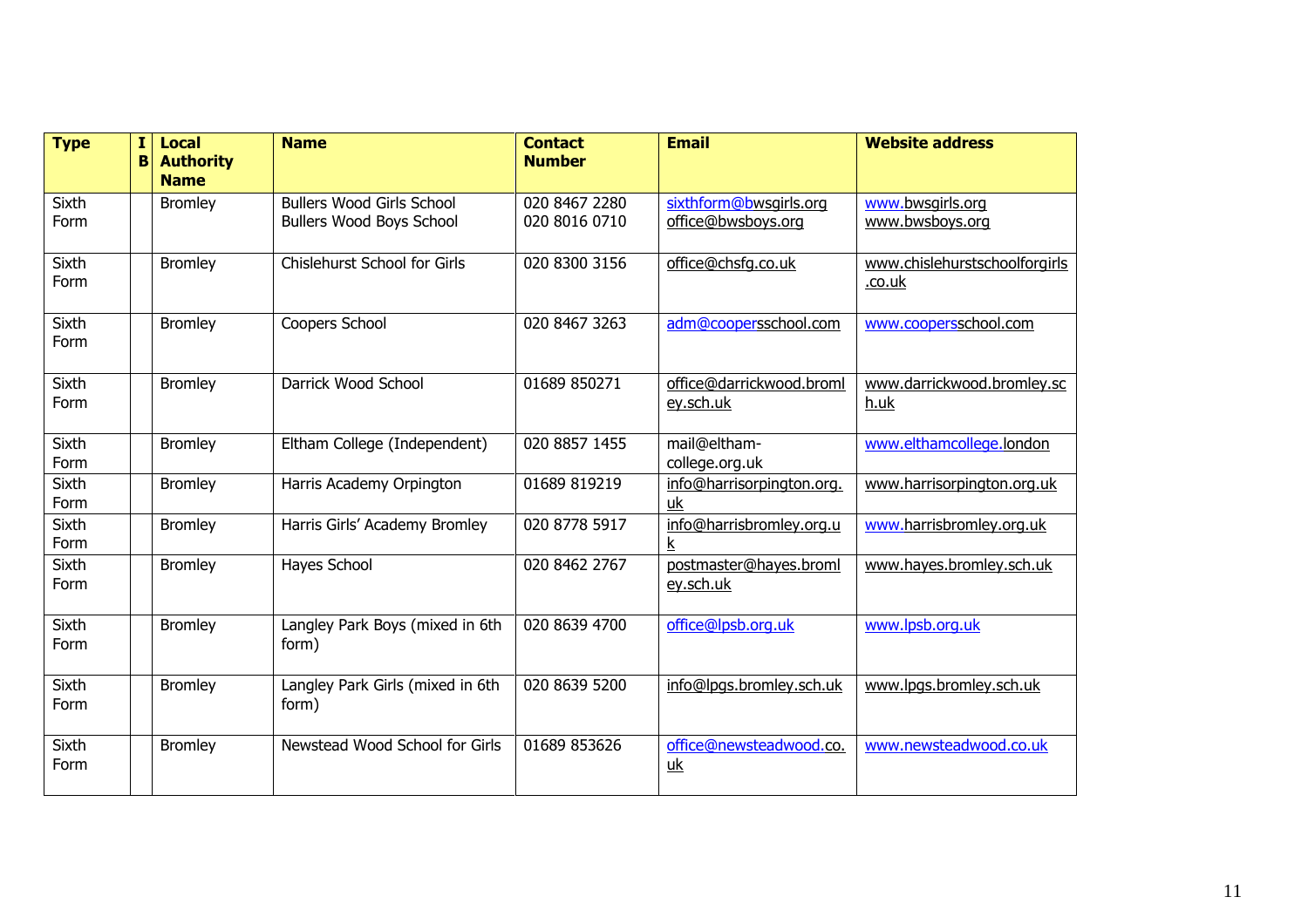| <b>Type</b>                     | $\mathbf{I}$<br>в | <b>Local</b><br><b>Authority</b><br><b>Name</b> | <b>Name</b>                                            | <b>Contact</b><br><b>Number</b> | <b>Email</b>                         | <b>Website address</b>                |
|---------------------------------|-------------------|-------------------------------------------------|--------------------------------------------------------|---------------------------------|--------------------------------------|---------------------------------------|
| Further<br>Education<br>College |                   | <b>Bromley</b>                                  | Orpington College (LSEC)                               | 0203 954 4000                   | studenthub@lsec.ac.uk                | www.lsec.ac.uk                        |
| Sixth Form                      |                   | <b>Bromley</b>                                  | Ravenswood School                                      | 01689 856050                    | office@rws.uk.net                    | www.ravenswood.bromley.sc<br>h.uk     |
| Sixth Form                      |                   | <b>Bromley</b>                                  | St Olave's Grammar School                              | 01689 820101                    | office@saintolaves.net               | www.saintolaves.net                   |
| Sixth Form                      |                   | <b>Bromley</b>                                  | The Ravensbourne School                                | 020 8460 0083                   | office@trs.e21c.co.uk                | www.ravensbourne.info                 |
| Specialist<br>College           |                   | Croydon                                         | <b>BRIT School for Performing Arts</b><br>& Technology | 020 8665 5242                   | info@brit.croydon.sch.uk             | www.brit.croydon.sch.uk               |
| Further<br>Education<br>College |                   | Croydon                                         | Croydon College                                        | 020 8686 5700                   | info@croydon.ac.uk                   | www.croydon.ac.uk                     |
| Sixth Form                      |                   | Greenwich                                       | Blackheath High School<br>(Independent)                | 020 8853 2929                   | info@bla.gdst.net                    | www.blackheathhighschool.g<br>dst.net |
| Sixth Form                      |                   | Greenwich                                       | Colfe's School (Independent)                           | 020 8852 2283                   | office@colfes.com                    | www.colfes.com                        |
| Sixth Form                      |                   | Greenwich                                       | <b>Eltham Hill</b>                                     | 020 8859 2843                   | info@elthamhill.greenwich<br>.sch.uk | www.elthamhill.com                    |
| Further<br>Education<br>College |                   | Greenwich                                       | <b>Greenwich Community College</b><br>(LSEC)           | 0203 954 4000                   | studenthub@lsec.ac.uk                | www.lsec.ac.uk                        |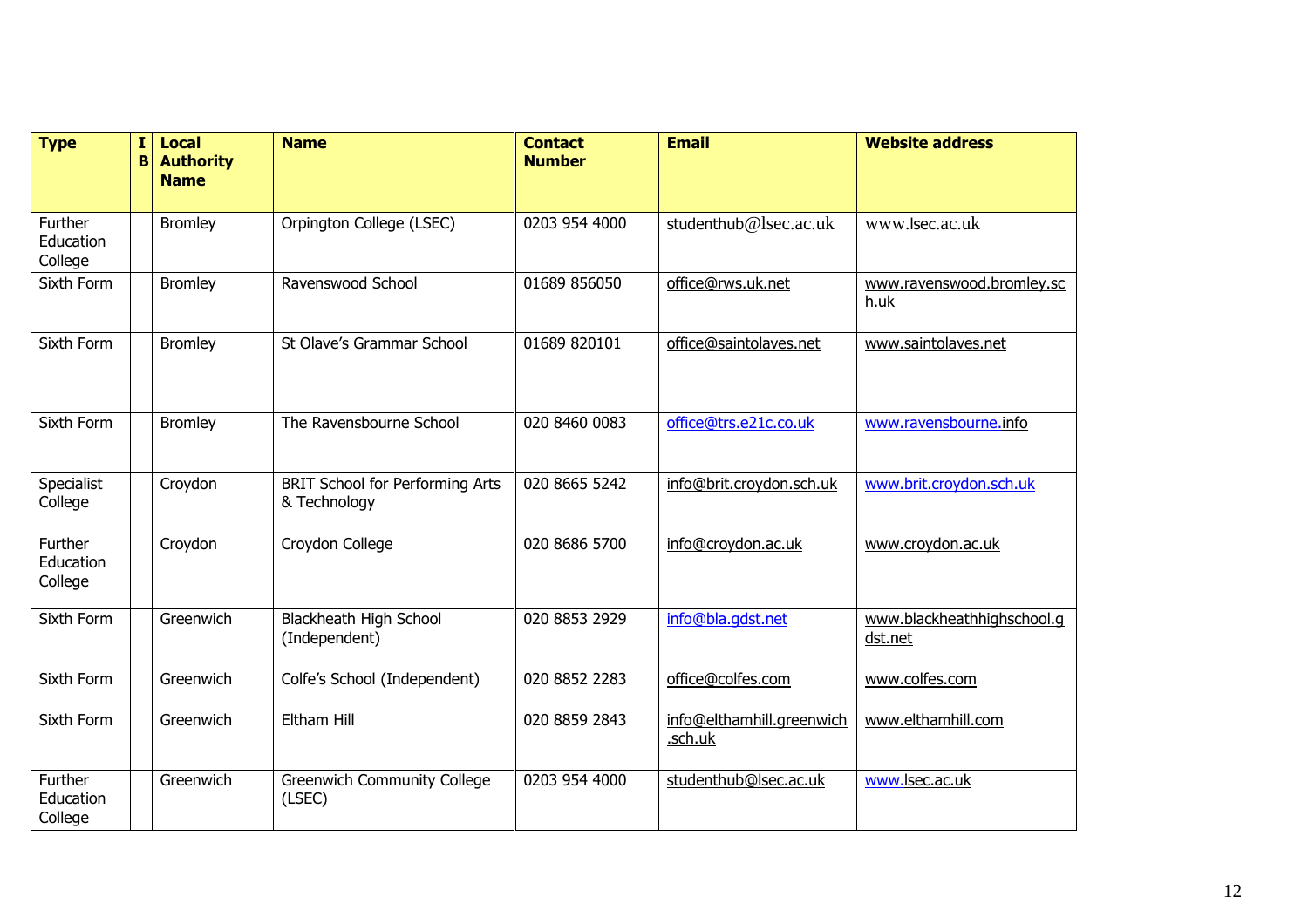| <b>Type</b>          | I | Local<br><b>B</b> Authority<br><b>Name</b> | <b>Name</b>                                                                          | <b>Contact</b><br><b>Number</b> | <b>Email</b>                              | <b>Website address</b>                        |
|----------------------|---|--------------------------------------------|--------------------------------------------------------------------------------------|---------------------------------|-------------------------------------------|-----------------------------------------------|
| Sixth Form           |   | Greenwich                                  | Harris Academy Greenwich                                                             | 020 8859 0133                   | info@harrisgreenwich.org.<br>uk           | www.harrisgreenwich.org.uk                    |
| Sixth Form           |   | Greenwich                                  | <b>Plumstead Manor</b>                                                               | 0203 260 3333                   | info@plumsteadmanor.co<br>m               | www.plumsteadmanor.com                        |
| Sixth Form           |   | Greenwich                                  | Royal Greenwich Trust School                                                         | 020 8312 5480                   | info@rgtrustschool.net                    | www.rgtrustschool.net                         |
| Sixth Form           |   | Greenwich                                  | Shooters Hill Campus                                                                 | 020 8319 9427                   | admissions@shc.ac.uk                      | www.shootershill.ac.uk                        |
| Training<br>Provider |   | Greenwich                                  | Skills For Growth<br>Apprenticeships / Traineeships<br>(Various locations available) | 020 8221 0500                   | helensenton@skillsforgro<br>wth.org.uk    | www.skillsforgrowth.org.uk                    |
| Sixth Form           |   | Greenwich                                  | St Mary Magdalene C of E<br>School                                                   | 020 3873 5555                   | info.sixthform@koinoniafe<br>deration.com | www.koinoniafederation.com                    |
| Sixth Form           |   | Greenwich                                  | <b>Stationers' Crown Woods</b><br>Academy Arden Sixth Form                           | 020 8850 7678                   | info@scwa.org.uk                          | www.scwa.org.uk                               |
| Sixth Form           |   | Greenwich                                  | The Halley Academy                                                                   | 020 8856 2828                   | admin@thehalleyacademy<br>.org.uk         | www.thehalleyacademy.org.u<br>$\underline{k}$ |
| Sixth Form           |   | Greenwich                                  | The John Roan                                                                        | 020 8516 7555                   | info@thejohnroanschool.o<br>rg.uk         | www.thejohnroanschool.org.<br><u>uk</u>       |
| Sixth Form           |   | Greenwich                                  | <b>Thomas Tallis</b>                                                                 | 020 8856 0115                   | Post16admin@thomastalli<br>s.org.uk       | www.thomastallisschool.com                    |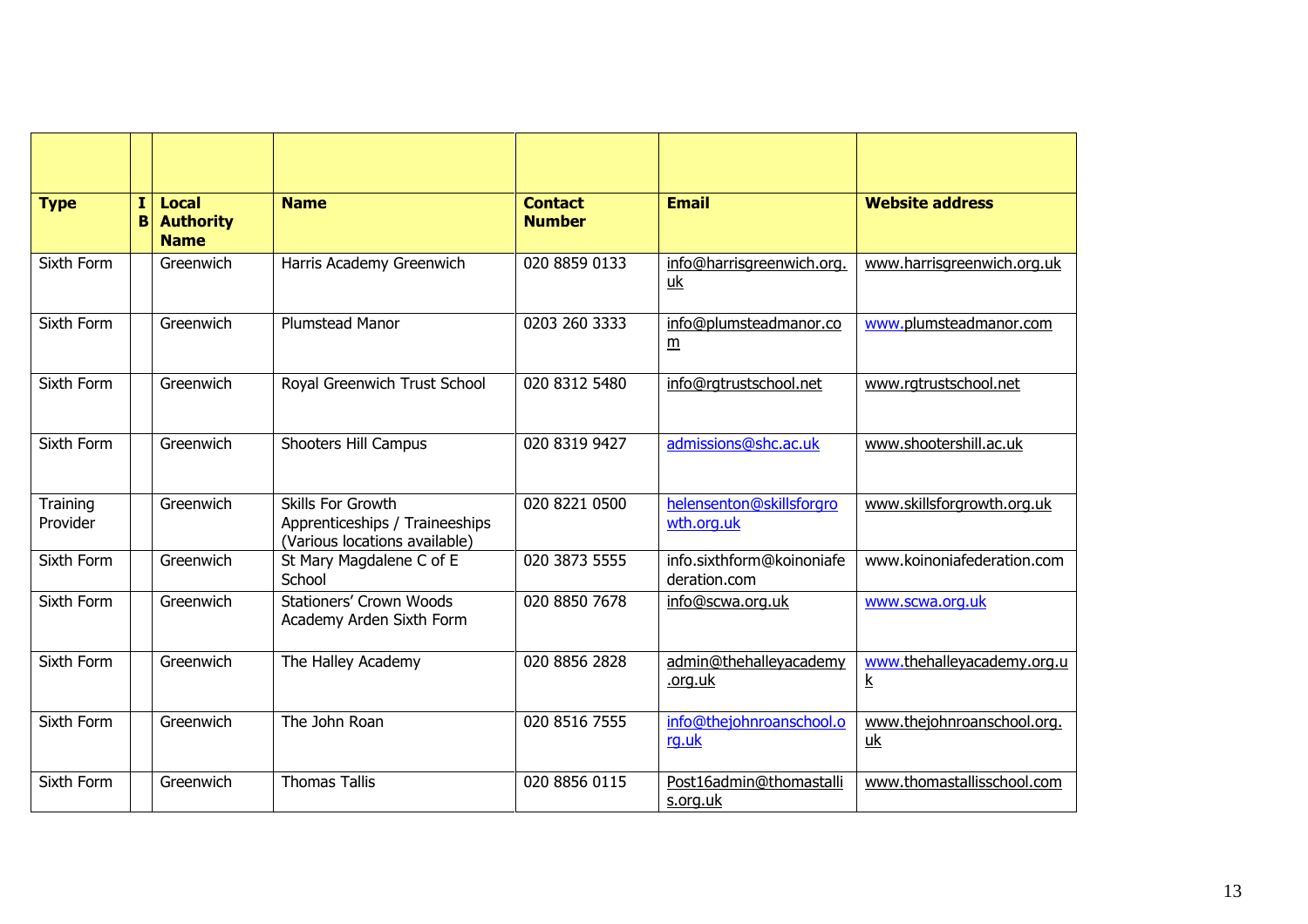| Sixth Form                      |              | Greenwich                                       | Woolwich Polytechnic for Boys<br>(mixed sixth form)                   | 020 8310 7000                   | enquiries@woolwichpoly.c<br>o.uk        | www.woolwichpoly.co.uk                   |
|---------------------------------|--------------|-------------------------------------------------|-----------------------------------------------------------------------|---------------------------------|-----------------------------------------|------------------------------------------|
| <b>Type</b>                     | 1.<br>B      | <b>Local</b><br><b>Authority</b><br><b>Name</b> | <b>Name</b>                                                           | <b>Contact</b><br><b>Number</b> | <b>Email</b>                            | <b>Website address</b>                   |
| Sixth Form                      |              | Hammersmith<br>and Fulham                       | The London Oratory<br>Prospectus available mid Sept                   | 020 7385 0102                   | reception@los.ac                        | www.london-oratory.org                   |
| Further<br>Education<br>College |              | Islington                                       | City & Islington College                                              | 020 7700 9200                   | courseinfo@candi.ac.uk                  | www.candi.ac.uk                          |
| Sixth Form                      | $\mathsf{v}$ | Kent                                            | Dartford Grammar School (Boys)<br>(Mixed sixth form)                  | 01322 223039                    | info@dartfordgrammarsch<br>ool.org.uk   | www.dartfordgrammarschool.<br>org.uk     |
| Sixth Form                      |              | Kent                                            | Dartford Grammar School for<br>Girls<br>(Mixed sixth form)            | 01322 223123                    | school@dartfordgrammar<br>girls.org.uk  | www.dartfordgrammargirls.k<br>ent.sch.uk |
| Further<br>Education<br>College |              | Kent                                            | Hadlow College (Tonbridge Main<br>Site)<br>(There are other campuses) | 01732 850551                    | hadlow@northkent.ac.uk                  | www.hadlow.ac.uk                         |
| Further<br>Education<br>College |              | Kent                                            | North Kent College                                                    | 01322 629400                    | Complete the enquiry<br>form on website | www.northkent.ac.uk                      |
| Sixth Form                      |              | Kent                                            | Wilmington Grammar Sixth Form<br>for Boys & Girls $-$ WG6)            | 01322 223090                    | office@wq6.co.uk                        | www.wg6.co.uk                            |
| <b>Type</b>                     | Ι.<br>B      | <b>Local</b><br><b>Authority</b><br><b>Name</b> | <b>Name</b>                                                           | <b>Contact</b><br><b>Number</b> | <b>Email</b>                            | <b>Website address</b>                   |
| Sixth Form                      |              | Lewisham                                        | Christ the King - Aquinas                                             | 020 7358 2400                   | aquinas@ctksfc.ac.uk                    | www.ctkaquinas.ac.uk                     |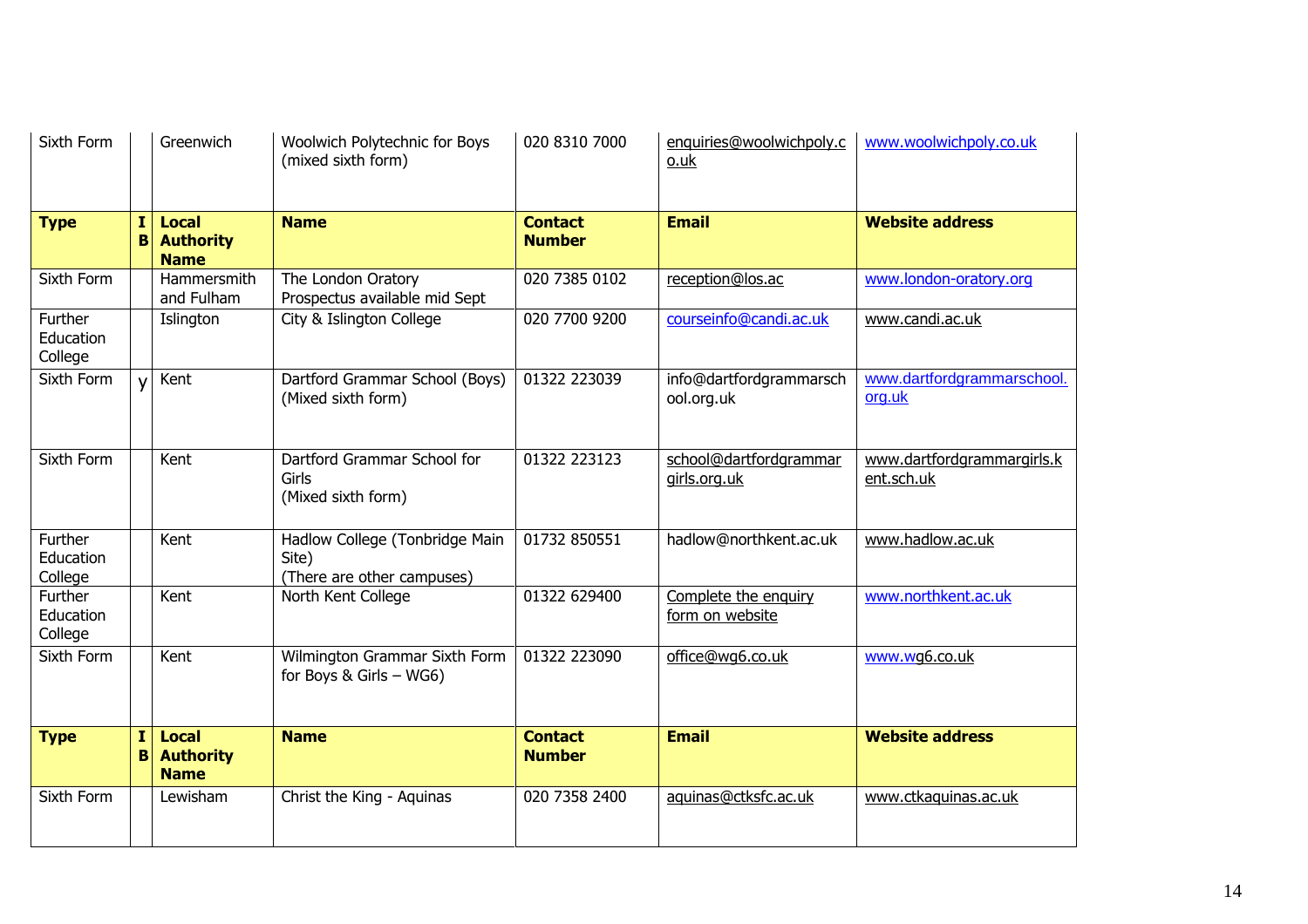| Sixth Form                      | Lewisham      | Christ the King $-$ Emmanuel                                                            | 020 8297 9433                                        | emmanuel@ctksfc.ac.uk                                                            | www.ctkemmanuel.ac.uk                                                       |
|---------------------------------|---------------|-----------------------------------------------------------------------------------------|------------------------------------------------------|----------------------------------------------------------------------------------|-----------------------------------------------------------------------------|
| Sixth Form                      | Lewisham      | Haberdasher Ask's Federation<br>(Hatcham College, Knights<br>Academy, Crayford Academy) | H 020 7652 9510<br>K 020 8461 9240<br>C 01322 402180 | H hreception@haaf.org.uk<br>K kreception@haaf.org.uk<br>C creception@haaf.org.uk | www.habshatcham.org.uk<br>www.habsknights.org.uk<br>www.habscrayford.org.uk |
| Further<br>Education<br>College | Lewisham      | Lewisham College                                                                        | 020 3757 3000                                        | info@lewisham.ac.uk                                                              | www.lewisham.ac.uk                                                          |
| Sixth Form                      | Lewisham      | Prendergast School                                                                      | 020 8690 3710                                        | admin@prendergast-<br>school.com                                                 | www.prendergast-<br>school.com                                              |
| Sixth Form                      | Lewisham      | Sedgehill School                                                                        | 020 8698 8911                                        | info@sedgehillschool.org.<br>$\underline{uk}$                                    | www.sedgehillschool.co.uk                                                   |
| Sixth Form                      | Lewisham      | St Dunstan's College<br>(Independent)                                                   | 020 8516 7226                                        | admissions@stdunstans.o<br>rg.uk                                                 | www.stdunstans.org.uk                                                       |
| Sixth Form                      | Lewisham      | Sydenham & Forest Hill School<br>6 <sup>th</sup> Form                                   | 020 8699 6731<br>ext 484                             | I.daniels@sydenham.lewis<br>ham.sch.uk                                           | www.sfh6.org                                                                |
| Sixth Form                      | Lewisham      | Sydenham High School<br>(Independent)                                                   | 020 8557 7004                                        | admissions@syd.gdst.net                                                          | www.sydenhamhighschool.g<br>dst.net                                         |
| Further<br>Education<br>College | <b>Newham</b> | Newham College                                                                          | 020 8257 4000                                        | info@newham.ac.uk                                                                | www.newham.ac.uk                                                            |
|                                 |               |                                                                                         |                                                      |                                                                                  |                                                                             |
|                                 |               |                                                                                         |                                                      |                                                                                  |                                                                             |
|                                 |               |                                                                                         |                                                      |                                                                                  |                                                                             |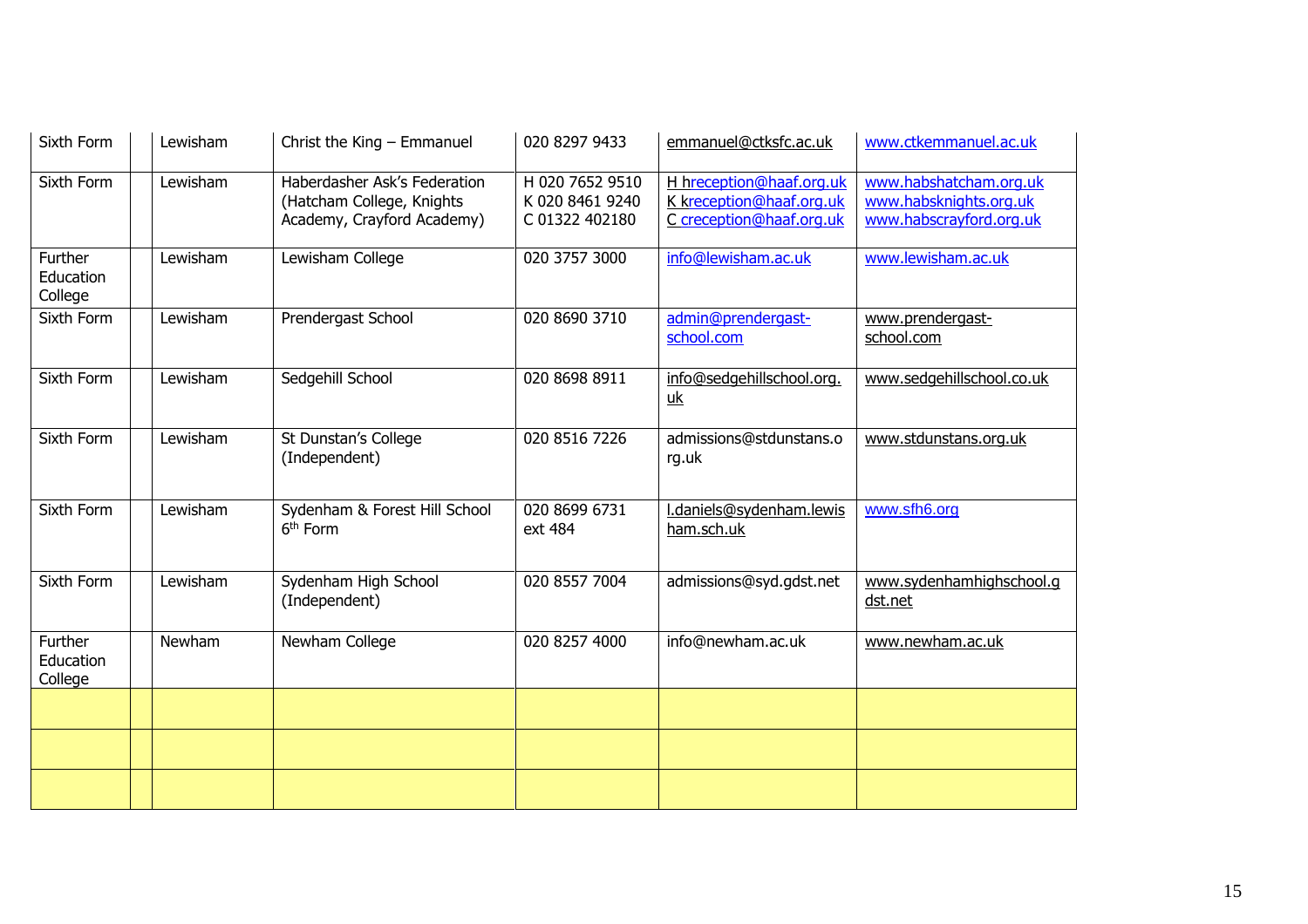| <b>Type</b>                     | I<br>B | <b>Local</b><br><b>Authority</b><br><b>Name</b> | <b>Name</b>                                                                                                                                           | <b>Contact</b><br><b>Number</b> | <b>Email</b>                                         | <b>Website address</b>                |
|---------------------------------|--------|-------------------------------------------------|-------------------------------------------------------------------------------------------------------------------------------------------------------|---------------------------------|------------------------------------------------------|---------------------------------------|
| Sixth Form                      |        | Newham                                          | Newham Sixth Form College<br><b>NewVic</b>                                                                                                            | 020 7473 4110                   | info@newvic.ac.uk                                    | www.newvic.ac.uk                      |
| Further<br>Education<br>College |        | Southwark                                       | Southwark College                                                                                                                                     | 020 3757 4000                   | Submit a general enquiry<br>via website              | www.southwark.ac.uk                   |
| Further<br>Education<br>College |        | <b>Tower Hamlets</b><br>& others                | New City College<br>(There are many campuses inc.<br>Tower Hamlets Epping Forest,<br>Redbridge, Havering x 2,<br>Hackney, Ilford, Attlee,<br>Rainham) | 0330 135 9000                   | info@ncclondon.ac.uk                                 | www.ncclondon.ac.uk                   |
| Sixth Form                      |        | Wandsworth                                      | St Francis Xavier Sixth Form<br>College                                                                                                               | 020 8772 6072                   | enquiries@sfx.ac.uk                                  | www.sfx.ac.uk                         |
| Further<br>Education<br>College |        | Westminster                                     | City of Westminster College                                                                                                                           | 020 7723 8826                   | customer.services@cwc.a<br><u>c.uk</u>               | www.cwc.ac.uk                         |
| Specialist<br>College           |        | Westminster                                     | The Fashion Retail Academy                                                                                                                            | 0207 307 2345                   | info@fra.ac.uk                                       | www.fashionretailacademy.a<br>$c.$ uk |
| Specialist<br>College           |        | Westminster                                     | The London College of Beauty<br>Therapy                                                                                                               | 020 7208 1300                   | info@lcbt.co.uk                                      | www.lcbt.co.uk                        |
| Further<br>Education<br>College |        | Westminster                                     | Westminster Kingsway College                                                                                                                          | 0207 963 4181                   | Complete the General<br>Questions Form on<br>Website | www.westking.ac.uk                    |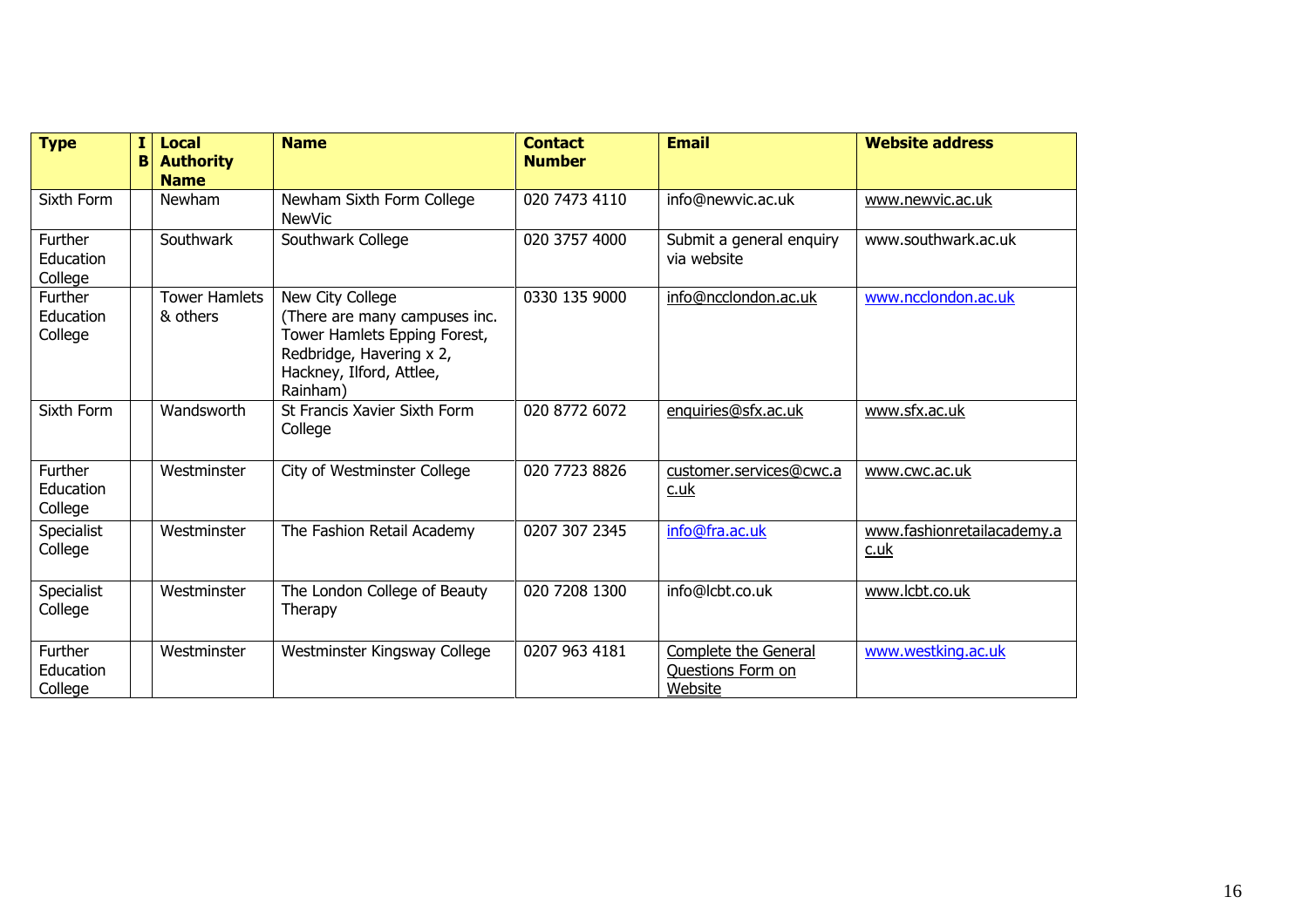# **Some Tips on How to Research Post 16 Schools, Sixth Forms and Colleges**

Where should I look? Internet/relevant websites, prospectuses (booklets from institutions or online), books from the careers section of the school library and go to Open Days/Evenings

What should I look for? (Print one copy of this page and the next for each Institution you are considering – make notes on the following when researching and attending Open Days/Evenings)

Name of the Institution

1. The Course – What will I be studying (course content)?

2. What grades will I need to get into the subjects/course I wish to study (entry requirements)?

3. What grades/results did the school/college achieve last year in the subjects/course I am considering choosing (past results)?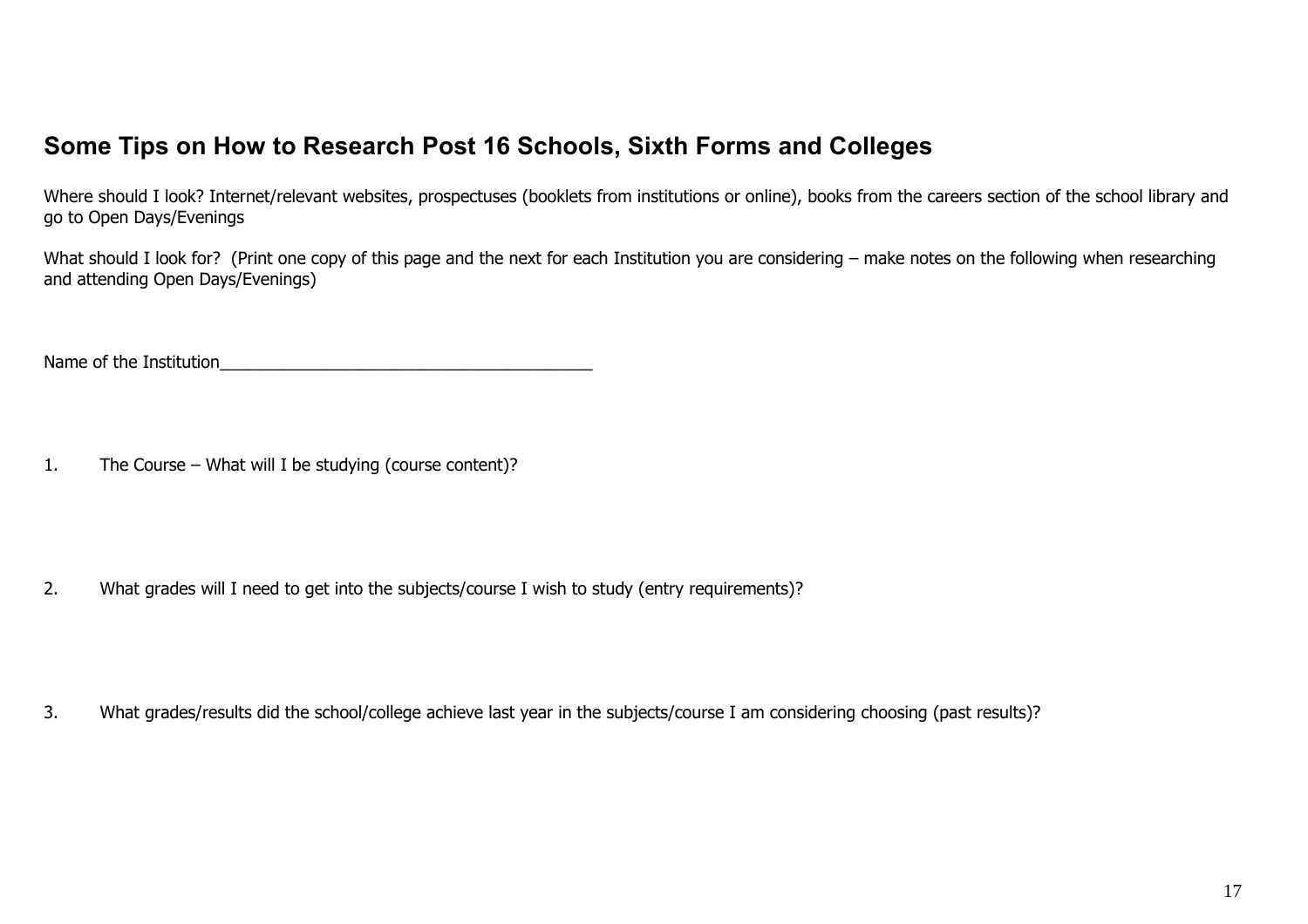- 4. How will I get to this institution (location)? (use Transport for London website [www.tfl.](http://www.tfl/)gov.uk and map).
- 5. What is the atmosphere like at this institution?
- 6. Other things that are important to me? (for example I wish to go to a Grammar School).
- 7. Where did students go after this course (destination information)?
- 8. Thinking about the above questions what is my overall impression?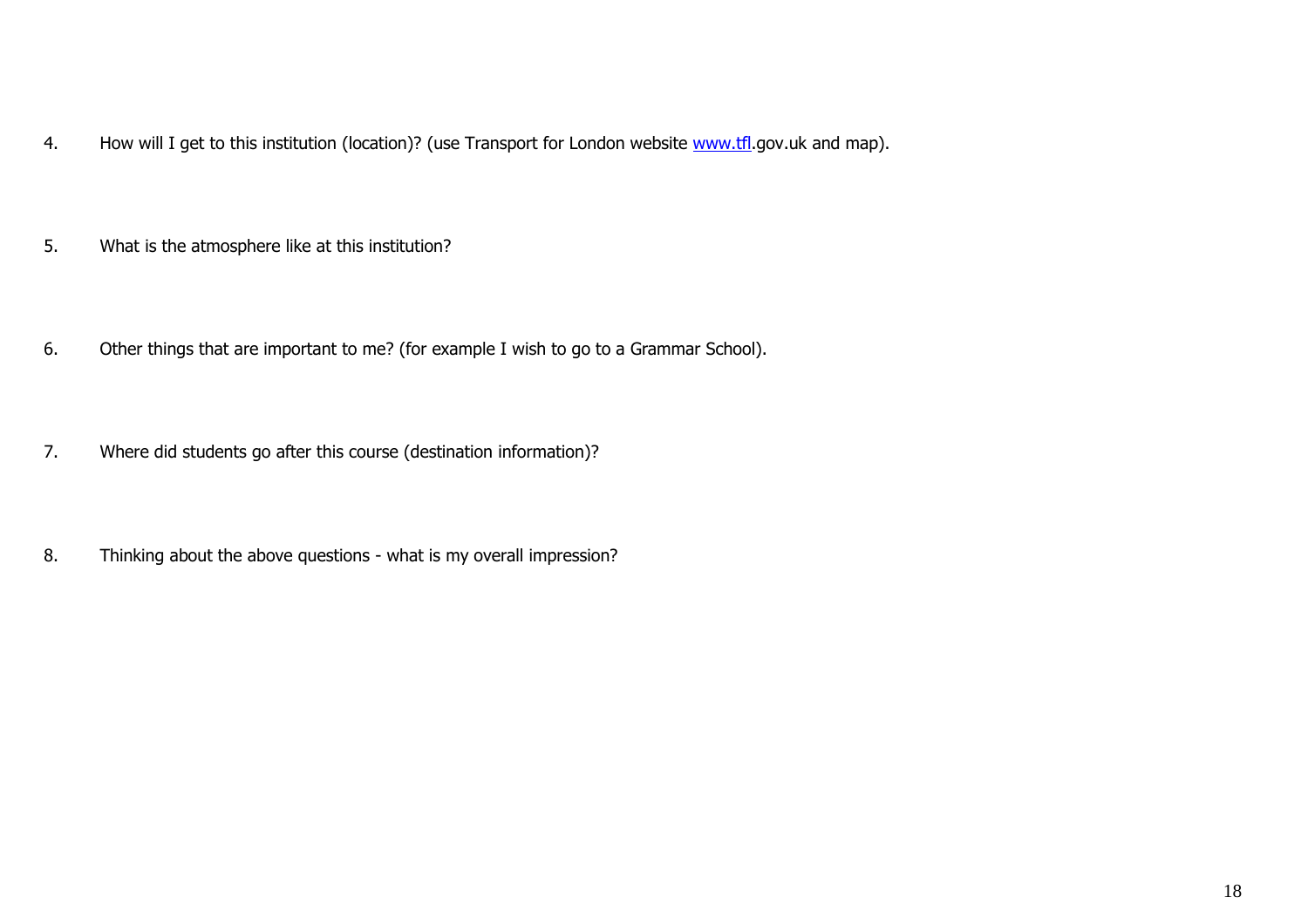### **Useful Web Sites, Information and Advice**

If you are planning eventually to go to university and you know what you would like to study, look at the UCAS website [www.ucas.com](http://www.ucas.com/) and make sure the qualifications you are choosing at A level/IB/BTEC Level 3/T level are the ones required for that degree, for example which subjects are required for Pharmacy?

To find out more about careers you are interested in read the careers books (in the School library). Also you could use [https://nationalcareers.service.](https://nationalcareers.service/)gov.uk and go to the Job Profiles section to view a careers database to find out about the career you are interested in and to make sure the qualifications you are planning to take are relevant. You can find similar information by using [www.eclips-online.co.uk](http://www.eclips-online.co.uk/) log in for St Paul's Academy students is SE2 9PX, use the Job Group section.

If you are not sure about your future career look at https://[nationalcareers.service.gov.uk](https://nationalcareers.service.gov.uk/) the 'skills health check' section, there is a careers quiz that should give you some job/career ideas. As an alternative use [www.eclips-online.co.uk](http://www.eclips-online.co.uk/), log in as above and use the 'career wizard' quiz.

Look at Sixth Form/College prospectuses either online or order a paper prospectus to find out more about courses on offer and the institutions themselves.

Make sure you go to open days/evenings for the Sixth Forms/Colleges that you are interested in. **You/your parents are responsible for researching the relevant dates for the open events.**

Look at last year's results - Google 'A level performance tables 2020' also directly ask the schools/colleges you are researching about their past results.

Make sure you apply to at least 5 colleges and sixth forms and always before their closing dates. **You/your parents are responsible for researching the relevant application closing dates for each college/sixth form.** Then later attend any enrolment days to secure you place hopefully at your first choice institution if not, at one of your back up institutions.